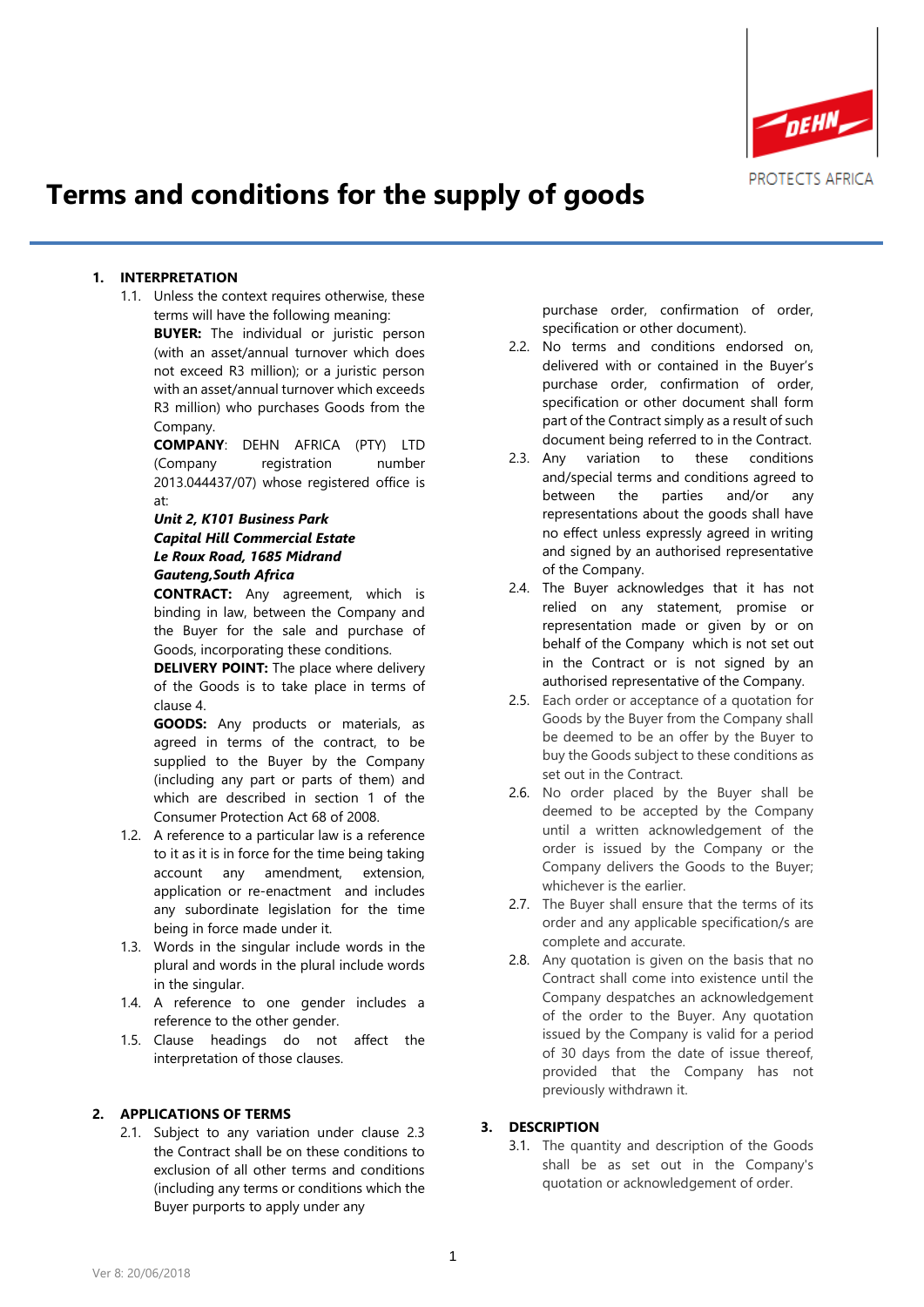- 3.2. Except where indicated otherwise, all samples, drawings, descriptive matter, specifications and advertising issued by the Company and any descriptions or illustrations contained in the Company's catalogues or brochures are issued or published for the sole purpose of giving an approximate idea of the Goods described in them ("examples").
- 3.3. The examples described herein shall not form part of the Contract and the sales effected by the Company are not sales by sample. The Company will not be held liable for any inaccuracies described/ featured in these examples.
- 3.4. All examples referred to in clause 3.2 (including any concerning specially manufactured products) are the property of the Company and the Company shall retain all rights to the copyright therein.

## **4. DELIVERY**

- 4.1. Unless otherwise agreed in writing by the Company, delivery of the Goods shall take place at the Company's place of business.
- 4.2. The date for delivery will be as agreed upon between the Company and the Buyer. If no such date is specified, delivery shall take place within a reasonable time from the date of transaction or agreement.
- 4.3. The time of delivery will take place when the Buyer expressly or by conduct accepts delivery of the Goods; or the Buyer does anything in relation to the Goods that is inconsistent with the Company's ownership of those Goods; or the Buyer has kept the Goods for an unreasonably long period of time without indicating to the Company that the Buyer does not want the Goods.
- 4.4. Subject to the other provisions of these conditions the Company shall not be liable for any direct, indirect or consequential loss (all three of which terms include, without limitation, pure economic loss, loss of profits, loss of business, depletion of goodwill and similar loss), costs, damages, charges or expenses caused directly or indirectly by any delay in the delivery of the Goods, when such a delay is as a result of the conduct of the Buyer; or the delay in delivery as contained in clause 4.5.; or as a result of the Buyer terminating or rescinding the contract.
- 4.5. In the event of the Company defaulting on delivery for a period exceeding 90 days, the Buyer is entitled to terminate the Contract.
- 4.6. If for any reason the Buyer fails to accept delivery of any of the Goods when they are ready for delivery, or the Company is unable to deliver the Goods on time because the

Buyer has not provided appropriate instructions, documents, licences or authorisation:



- 4.6.1 the Goods shall have deemed to have been delivered;
- 4.6.2 any and all risk in the Goods shall pass to the Buyer;
- 4.3.3 the Company may store the Goods until delivery takes place, whereupon the Buyer shall be liable for all related costs and expenses relating to the storage, maintenance, insurance and transportation of the Goods.
- 4.7. Depending on the delivery point, the Buyer shall provide, at their own expense, adequate and appropriate equipment and manual labour for unloading or loading of the Goods.
- 4.8. If the Company delivers to the Buyer a quantity of Goods of up to 5% more or less than the quantity accepted by the Company, the Buyer will have the option to:
	- 4.8.1 Reject all of the Goods delivered by the Company; or
	- 4.8.2 Accept delivery of the Goods and agree to pay for such goods at the pro rata Contract rate; or
	- 4.8.3 Accept the agreed upon order of Goods and reject the excess Goods.
	- 4.9 The Company and the Buyer may agree that delivery of the Goods may take place in separate instalments. Each separate instalment shall be invoiced and paid for in accordance with the provisions of the Contract, under the same terms and conditions.
	- 4.10 Each instalment shall be a separate Contract and no cancellation or termination of any one Contract relating to an instalment shall entitle the Buyer to repudiate or cancel any other Contract or instalment.
	- 4.11 If the Goods are not in accordance with the Contract and the Buyer intends to reject the Goods after delivery thereof, the Buyer may do so within 7 days after the delivery of the Goods. After the 7 day period has lapsed the Goods shall be deemed to have been accepted by the Buyer.
	- 4.12 In the event of the Buyer rejecting the Goods in accordance with clause 4.11, the Goods will be returned to the Company at the Buyer's expense, including but not limited to costs of travelling, loading and/or unloading, insurance and labour.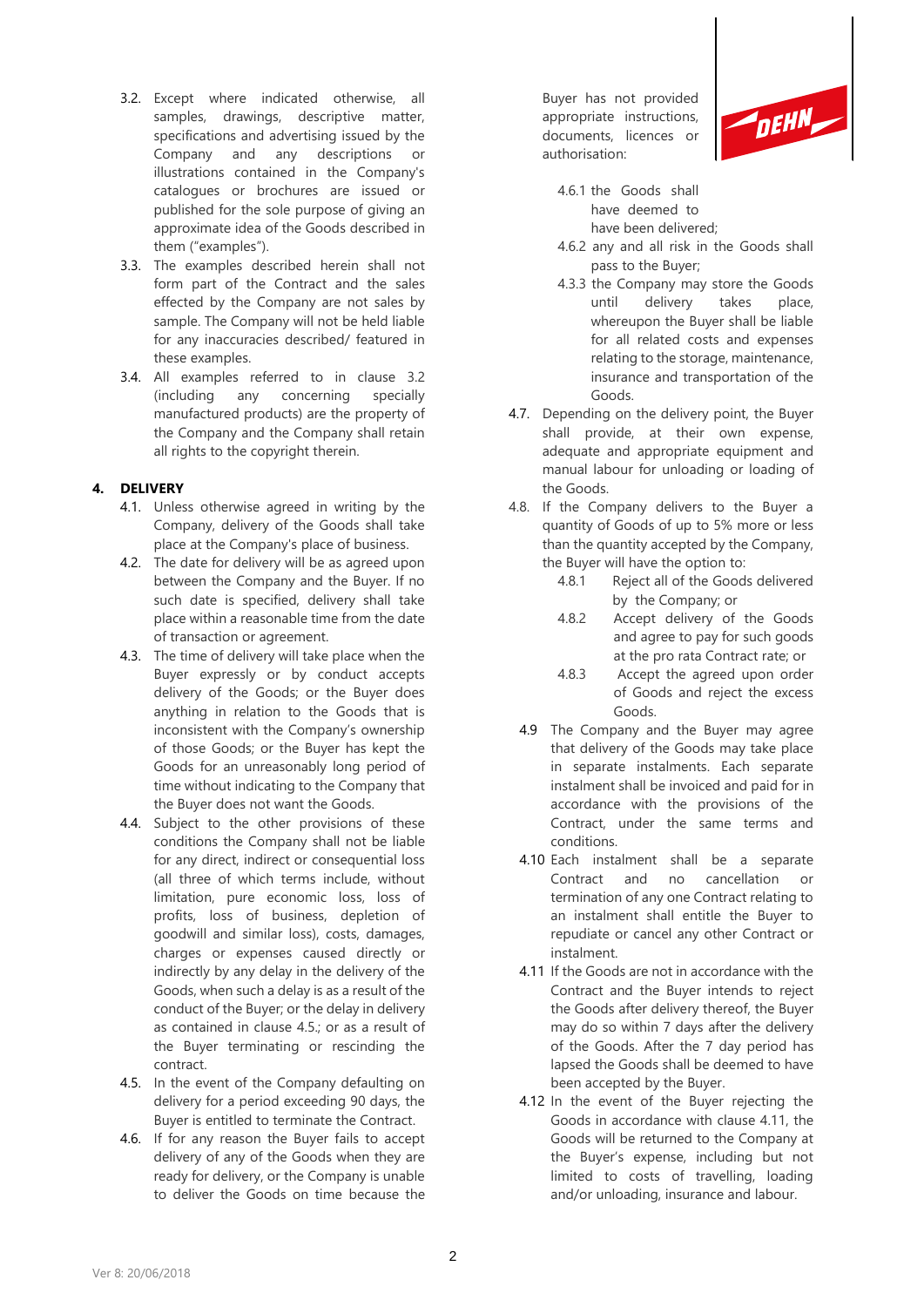- 4.13 Any Goods delivered to the Buyer, in accordance with the Contract, will be accepted for return with the prior written notice by the Buyer to the Company and with the written acceptance of the Company to the Buyer for the return of such Goods. The terms for the return will be determined at the absolute discretion of the Company in the event of:
	- 4.13.2 more than three months have elapsed since the delivery date;  $\alpha$ r
	- 4.13.3 the Goods forming part of a special order or delivery; or
	- 4.13.4 the net value of the Goods in question is less than R1 500 .00.
- 4.14 If the Company agrees to accept any Goods for return, the Buyer shall be liable to pay all costs and expenses in order to effect the return including but not limited to; a handling charge of 20% of the invoice price; transportation and any expenses incurred in respect of original shipping carton or packaging so that the Good may be in a condition suitable for resale.
- 4.15 Goods returned without the prior written approval of the Company will be accepted or rejected at the Company's absolute discretion. These Goods may be returned to Buyer and/or stored at the Buyer's sole expense.

## **5. NON-DELIVERY**

- 5.1. The quantity of any consignment of Goods as recorded by the Company on despatch from the Company's place of business shall be conclusive evidence of the quantity of Goods received by the Buyer on delivery unless the Buyer can provide conclusive evidence proving the contrary.
- 5.2. It is the responsibility of the Buyer to ensure that all the Goods delivered by the Company are in accordance with the invoice issued by the Company. If there is any shortage in the Goods delivered, the Buyer must notify the Company within 7 days of such shortage. If no notice has been given to the Company of any shortage of delivered Goods within 7 days, the Goods including the shortage; will be deemed to have been accepted by the Buyer.
- 5.3. In the event that none of the Goods have been delivered at all, the Company shall not be liable for any non-delivery of Goods unless the Buyer gives written notice to the Company of the non-delivery within 7 days of the date when the Goods would in the ordinary course of events have been received.

5.4. In the event of nondelivery of any Goods, the Company limits their liability to:



- 5.4.1 replacing the Goods within a reasonable time; or
- 5.4.2 issue a credit note at the pro rata Contract rate against any invoice raised for such Goods.

## **6. RISK/TITLE**

- 6.1. Risk transfers to the Buyer upon delivery of the Goods to the Buyer or in the event of the Buyer defaulting on delivery, for any reason including but not limited to circumstances mentioned in clause 4.6.
- 6.2. Ownership of the Goods shall not pass to the Buyer until the Company has received payment in full (in cash or cleared funds) all sums due to it in respect of:
	- 6.2.1 the Goods; and
	- 6.2.2 all other sums which are or which become due to the Company from the Buyer on any account.
- 6.3 Until ownership of the Goods has passed to the Buyer, the Buyer shall:
	- 6.3.1 hold the Goods on a fiduciary basis as on behalf of the Company;
	- 6.3.2 store the Goods (at the Buyer's own expense) in such a way that the Goods will be separate from any goods of the Buyer or a third party and readily identifiable as the Company's property;
	- 6.3.3 not destroy, deface or obscure any identifying mark or packaging on or relating to the Goods; and
	- 6.3.4 maintain the Goods in satisfactory condition and keep them insured on the Company's behalf for their full price against all risks to the reasonable satisfaction of the Company. The Buyer shall keep the policy of the insurance and be able to produce such a copy to the Company on demand;
- 6.4 If the Goods to which the Company holds ownership are not held as being separately identifiable from other goods belonging to the Buyer or a third party, and those Goods are then incorporated as a part of the Company's goods or *vice versa*, then the Company shall be entitled to sell those goods as incorporated and keep a portion of the proceeds of the sale which is equal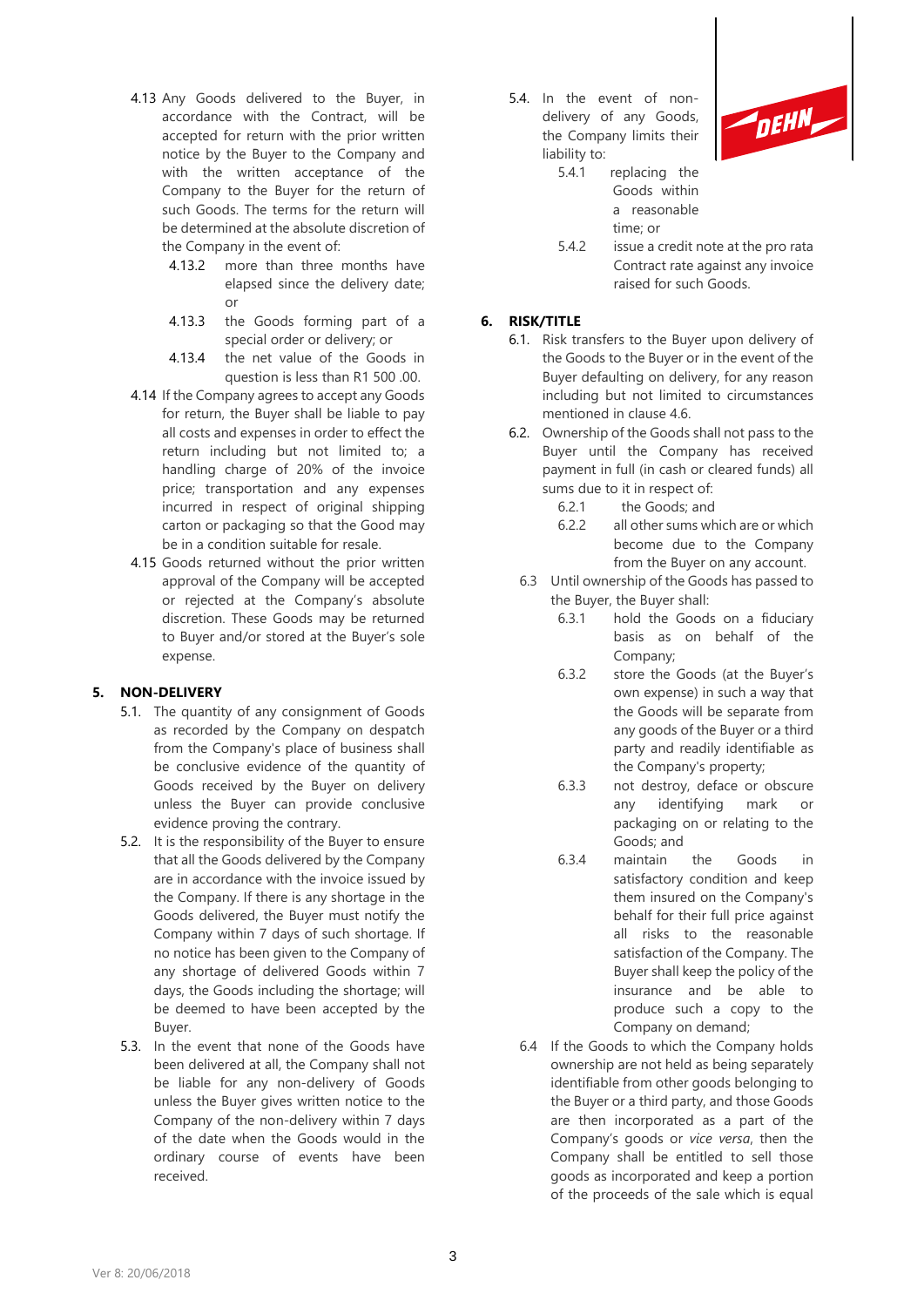versa, then the Company shall be entitled to sell those goods as incorporated and keep a portion of the proceeds of the sale which is equal to and does not exceed the amount outstanding for the Goods before incorporation.

- 6.5 The Buyer may resell the Goods before ownership has passed to it solely on the following conditions:
	- 6.5.1 any sale shall be effected in the ordinary course of the Buyer's business; and
	- 6.5.2 the sale shall be effected at the full market value; and
	- 6.5.3 such sale shall be a sale of the Company's property on the Buyer's own behalf and the Buyer shall deal as principal when making such a sale.
- 6.6 The Buyer's right to possession of the Goods shall terminate immediately if the Buyer:
	- 6.6.1 Commits an act of insolvency as contained in section 8 of the Insolvency Act 24 of 1936; or
	- 6.6.2 takes the benefit of any statutory provision for the time being in force for the relief of insolvent debtors, or being a body corporate convenes a meeting of creditors (whether formal or informal); or
	- 6.6.3 enters into liquidation (whether voluntary or compulsory) except in circumstances of a solvent voluntary liquidation for the purpose only of reconstruction or amalgamation; or
	- 6.6.4 a resolution is passed or a petition presented to any court for the winding-up of the Buyer or for the granting of an administration order in respect of the Buyer; or
	- 6.6.5 any proceedings are commenced relating to the insolvency or possible insolvency of the Buyer and or business rescue proceedings are instituted; or
	- 6.6.6 the Buyer suffers or allows any execution, whether legal or equitable, to be levied on their property or obtained against them, or fails to observe or perform any of their obligations under the Contract or any other contract between the Company and the Buyer.

6.7 The Company shall be entitled to recover payment for the Goods not withstanding the fact that ownership of the Goods has not passed from the Company to the Buyer.



- 6.8 The Buyer grants the Company, its' agents and employees permission to enter, at any reasonable time any premises where the Goods are or may be stored in order to inspect them, or, where the Buyer's right to possession has terminated, to recover them.
- 6.9 Where the Company is unable to identify whether any Goods are the goods in respect of which the Buyer's right to possession has terminated, the Buyer shall be deemed to have sold those goods in the order and for the amount in which they were invoiced to the Buyer. The Company shall then be entitled to recover the remainder of the purchase price outstanding in respect of those Goods which are unidentifiable.
- 6.10 On termination of the Contract, for whichever reason, the Company's rights contained in clause  $6.1 - 6.12$  shall remain in effect.
- 6.11 The Buyer shall not pledge nor in any way charge, by way of security for any indebtedness any of the Goods which are the property of the Company. Without prejudice to the other rights of the Company, if the Buyer does so, all amounts whatever owing by the Buyer to the Company shall forthwith become due and payable within 30 days of the Company becoming aware of such a pledge or security.

## **7. PRICE**

- 7.1. The price for the Goods will be as stated in a quotation given to the Buyer from the Company. If no such quotation is given in writing, the price for the Goods shall be the price set out in the Company's price list published on the date of delivery or deemed delivery.
- 7.2. The price for the Goods shall be exclusive of any value added tax and all additional costs or charges in relation to packaging, loading, unloading, carriage and insurance, all of which amounts will be payable by the Buyer at the same time the price for the Goods so delivered becomes payable.
- 7.3. All prices are subject to change without notice.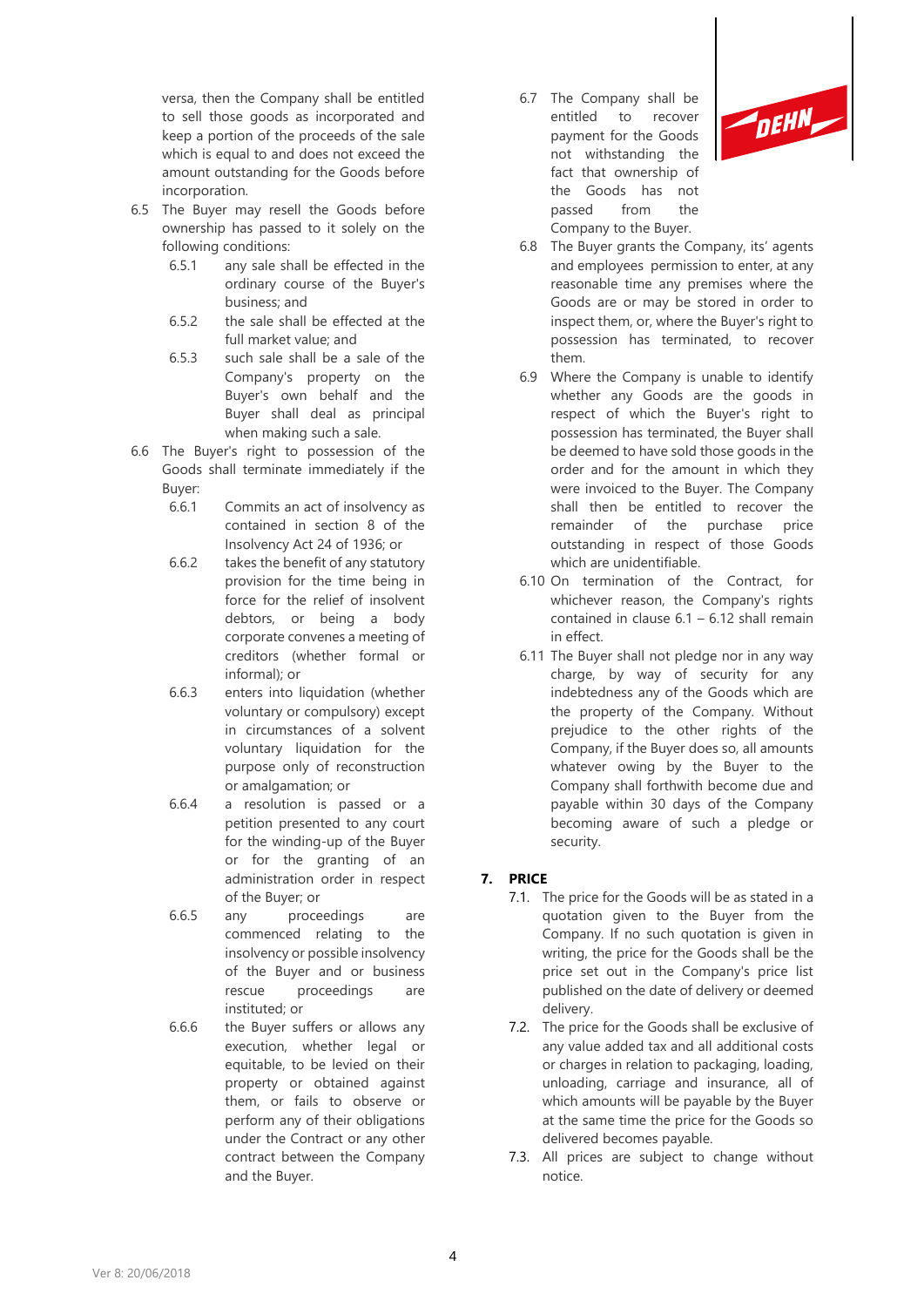7.4. The Company reserves the right, by giving to the Buyer at least 14 days notice, before delivery to increase the price of the Goods in order to reflect any increase in the cost to the Company which is due. This increase will be due to factors including but not limited to; factors occurring after the making of the Contract which are beyond the reasonable control of the Company, in in order to reflect any increase in the cost to the Company which is due. This increase may be due to factors including but not limited to factors arising after conclusion of the Contract which are beyond the reasonable control of the Company, foreign exchange fluctuations, taxes, duties, and the cost of labour, materials and other manufacturing costs. In this event the Buyer obtains the right to cancel this Contract within 3 days of any such notice from the Company.

#### **8. PAYMENT**

- 8.1. Subject to clause 8.4, payment of the price for the Goods is to be made in South African Rand (ZAR) within 30 days from the date of invoice from the Company.
- 8.2. The Buyer will be entitled to a 2.5% discount of the full invoice value if the Buyer pays within 7 days of the invoice date.
- 8.3. No payment shall be deemed to have been received until the Company has received cleared funds into its banking account.
- 8.4. All payments payable to the Company under the Contract shall become due immediately on the termination of such contract despite any other provision contained herein.
- 8.5. The Buyer shall make all payments due under the Contract in full without any deduction whether by way of set-off, counterclaim, discount (with the exception of clause 8.2.), abatement or otherwise.
- 8.6. If the Buyer fails to make payments timeously, the Company will be entitled to:
	- 8.6.1 Withhold delivery of the Goods until payment is made in full; or
	- 8.6.2 If the Buyer has withheld payment for the Goods for more than 60 days, and the Goods have not yet been delivered to the Buyer, for whatever reason, the Company will be entitled to cancel the Contract by written notice to the Buyer; or
	- 8.6.3 If the Buyer has withheld payment for the Goods for more than 60 days and the Goods have already been delivered to the Buyer, the Company will be entitled to cancel the Contract and the Buyer shall return the

Goods in the state in which they were delivered to the Buyer and the Buyer will be liable for



the costs of return or sell the Goods on behalf of the Company and hand over to the Company any proceeds of such sale.

## **9. QUALITY**

- 9.1. Where the Company is not the manufacturer of the Goods, the Company shall endeavour to transfer to the Buyer the benefit of any warranty or guarantee given to the Company.
- 9.2. The Company shall not be liable for a breach of the warranty unless:
	- 9.2.1 the Buyer gives written notice of the defect to the Company; or
	- 9.2.2 if the defect is as a result of damage in transit to the carrier, within 3 days of the time when the Buyer discovers or ought to have discovered the defect; and
	- 9.2.3 the Company is given a reasonable opportunity after receiving the notice of examining such Goods and the Buyer (if asked to do so by the Company) returns such Goods to the Company's place of business at the Company's cost for the examination to take place there.
- 9.3 The Company shall not be liable for a breach of the warranty in condition 9.2 if:
	- 9.3.1 the Buyer makes any further use of such Goods after giving such notice; or
	- 9.3.2 the defect arises because the Buyer failed to follow the Company's oral or written instructions as to the storage, installation, commissioning, use or maintenance of the Goods or (if there are none) good trade practice; or
	- 9.3.3 the Buyer alters or repairs such Goods without the written consent of the Company.
- 9.4 Subject to clause 9.3 and clause 9.4, if any of the Goods do not conform with the warranty in clause 9.2 the Company shall at its option repair or replace such Goods (or the defective part) or refund the price of such Goods at the pro rata Contract rate provided that, if the Company so requests,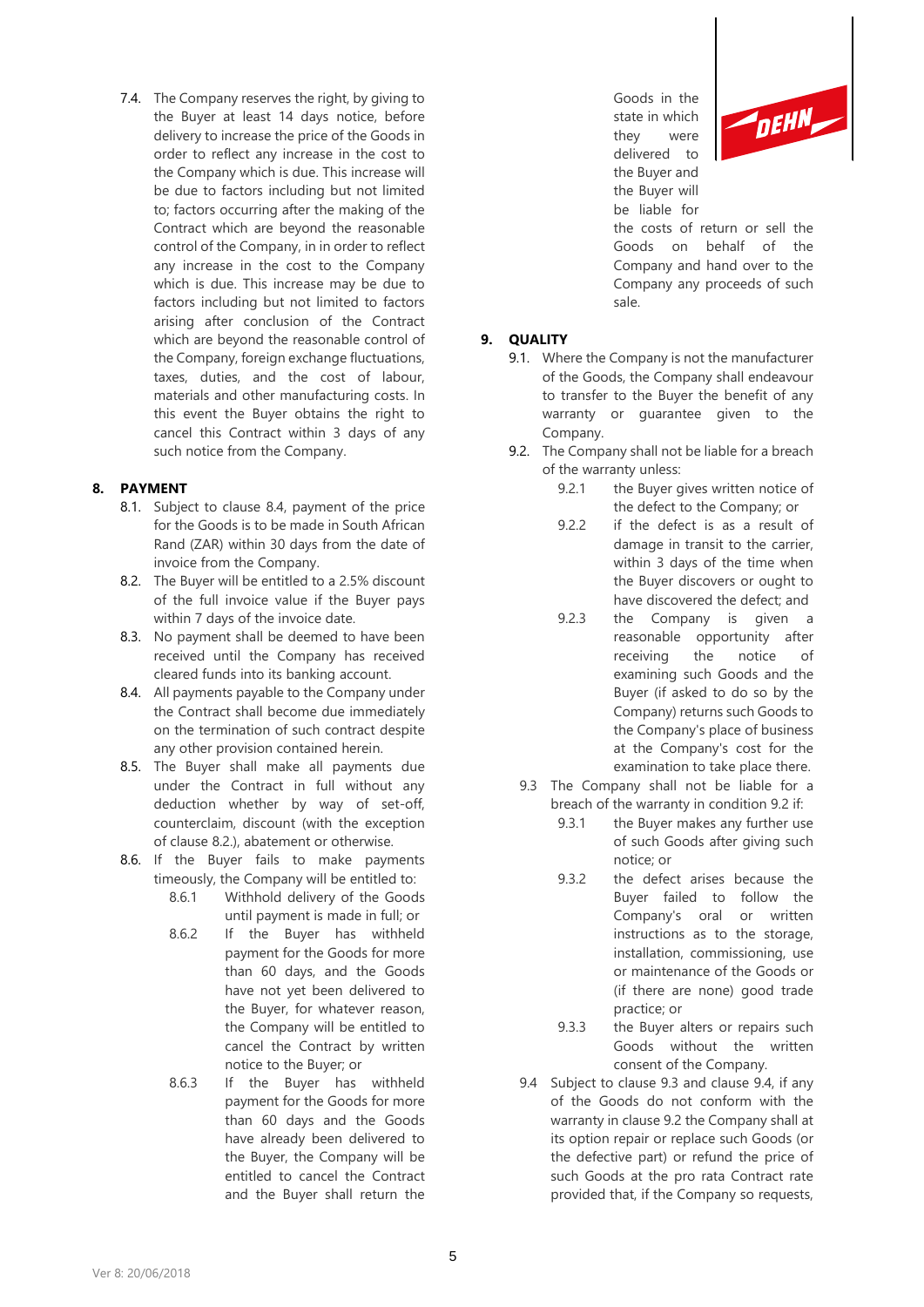the Buyer shall, at the Company's expense, return the Goods or the part of such Goods which is defective to the Company.

- 9.5 If the Company complies with clause 9.5 it shall have no further liability for a breach of the warranty in clause 9.2 in respect of such Goods.
- 9.6 The Company reserves the right to change the technical data and/or specification of the Goods either to comply with any applicable safety or statutory requirements or which do not materially affect the quality or performance of the Goods.

#### **10. LIMITATION OF LIABILITY**

- 10.1 Subject to clause 4, clause 5 and clause 9, the following provisions set out the entire financial liability of the Company (including any liability for the acts or omissions of its employees, agents and sub-contractors) to the Buyer in respect of:
	- 10.1.1 any breach of these conditions. including any deliberate breach of these conditions by a party, or its employees, agents or subcontractors;
	- 10.1.2 any use made or resale by the Buyer of any of the Goods, or of any product incorporating any of the Goods; and
	- 10.1.3 any representation, statement or delictual act or omission including negligence arising under or in connection with the **Contract**
- 10.2 Nothing in these conditions excludes or limits the liability of the Company:
	- 10.2.1 for death or personal injury caused by the Company's negligence; or
	- 10.2.2 for any matter which it would be illegal for the Company to exclude or attempt to exclude its liability; or
	- 10.2.3 for fraud or fraudulent misrepresentation.
- 10.3 Subject to clause 10.2 and clause 10.3:
	- 10.3.1 the Company's total liability in contract, delict (including negligence or breach of statutory duty), misrepresentation, restitution or otherwise, arising in connection with the performance or contemplated performance of the Contract shall be limited to the Contract price; and
		- 10.3.2 the Company shall not be liable to the Buyer for loss of profit, loss of business, or depletion of

goodwill in each case whether direct, indirect or



consequential, or any claims for consequential compensation whatsoever (howsoever caused) which arise out of or in connection with the Contract.

- 10.4 For the avoidance of any doubt:
	- 10.4.1 The Contract relates to the supply of Goods in accordance with these conditions.
	- 10.4.2 The Contract does not extend to any advice or assistance sought by the Buyer from the Company, including but not limited to, any advice or assistance concerning the storage installation commissioning use maintenance or suitability of any Goods.
	- 10.4.3 If the Buyer requests that the Company provide any advice or assistance which falls outside the scope of the Contract and the Company agrees to provide such advice or assistance; this shall be strictly undertaken on the basis that the Company is endeavouring to help as a first point of reference only and that the Company shall not be liable for any loss whether direct indirect or consequential arising from such advice or assistance.
	- 10.4.4 It is entirely the Buyer's responsibility to ensure that the suitability of the Goods, for the intended application and the installation commissioning use and maintenance of electrical or mechanical services are dealt with by a suitably qualified engineer to ensure all applicable standards and regulations have been complied with.

#### **11. ASSIGNMENT**

- 11.1. The Company may assign the Contract or any part of it to any person, firm or company. In the event of a Contract being assigned in this way:
	- 11.1.1 The Company shall give the Buyer 7 days notice; and
	- 11.1.2 The Buyer will be entitled to continue with the contract, or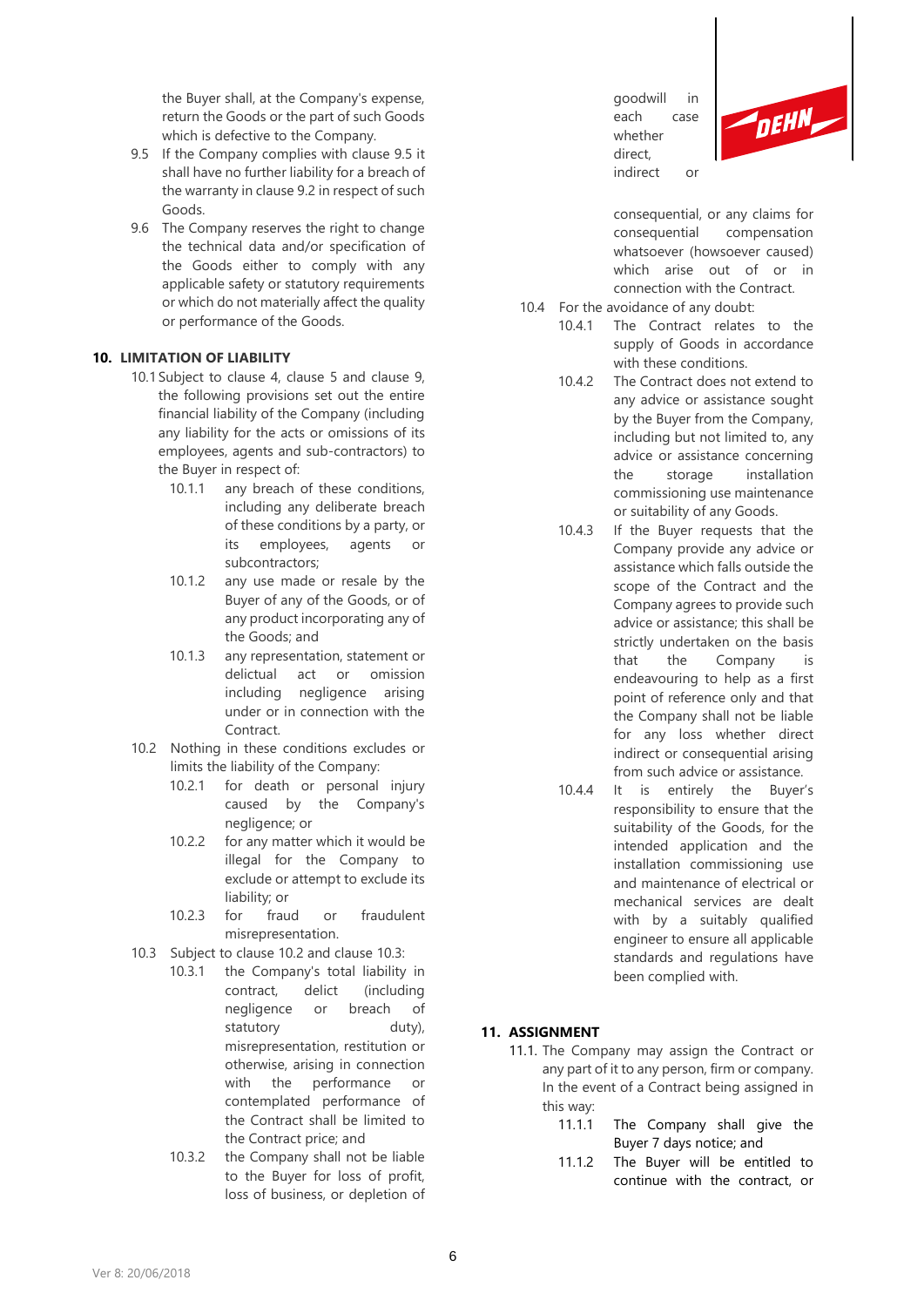### cancel the Contract at the Buyer's own expense.

- 11.2 The Buyer shall not be entitled to assign the Contract or any part of the Contract unless:
	- 11.2.1 Prior written consent of the Company has been obtained; and
	- 11.2.2 The prior written consent is obtained 7 days prior to such an assignment.

## **12. FORCE MAJEURE**

- 12.1. The Company reserves the right to:
	- 12.1.1 defer the date of delivery; or
	- 12.1.2 cancel the Contract; or
	- 12.1.3 reduce the volume of the Goods ordered by the Buyer (without liability to the Buyer) if it is prevented from or delayed in the carrying on of its business due to circumstances beyond the reasonable control of the Company.
- 12.2 Circumstances beyond the reasonable control of the Company include but are not limited to: acts of God, governmental actions, war or national emergency, acts of terrorism, protests, riot, civil commotion, fire, explosion, flood, epidemic, lock-outs, strikes or other labour disputes (whether or not relating to either party's workforce), or restraints or delays affecting carriers or inability or delay in obtaining supplies of adequate or suitable materials, provided that,
- 12.3 If the event in question continues for a continuous period in excess of 90 days, the Buyer shall be entitled to give notice in writing to the Company to terminate the Contract.

## **13. GENERAL**

- 13.1 Each right or remedy of the Company under the Contract is without prejudice to any other right or remedy of the Company whether under the Contract or not.
- 13.2 If any provision of the Contract is found by any court, tribunal or administrative body of competent jurisdiction to be wholly or partly illegal, invalid, void, voidable, unenforceable or unreasonable it shall to the extent of such illegality, invalidity, voidness, voidability, unenforceability or unreasonableness be deemed severable and the remaining provisions of the Contract and the remainder of such provision shall continue in full force and effect.

13.3 Failure or delay by the Company in enforcing or partially enforcing any provision of the Contract shall not be construed as a waiver of any of its rights under the Contract.



- 13.4 Any waiver by the Company of any breach of, or any default under, any provision of the Contract by the Buyer shall not be deemed a waiver of any subsequent breach or default and shall in no way affect the other terms of the Contract.
- 13.5 The parties to the Contract do not intend that any term of the Contract shall be enforceable by or against any person that is not a party to it.
- 13.6 This Contract and any dispute or claim arising out of or in connection with it or its subject matter or formation (including noncontractual disputes or claims) shall be governed by and construed in accordance with the law of South Africa, and the parties submit to the exclusive jurisdiction of the South African courts.
- 13.7 No representative or person is authorized to assume for **DEHN AFRICA (PTY) LTD** any other liabillity in connection with the sale of the Goods or at all.
- 13.8 Acceptance by the Buyer of theses terms and conditions shall be deemed to have taken place in the event that the Buyer places an order for the goods with the Company.
- 13.9 The Company reserves the right in its sole discretion to vary these terms and conditions.
- 13.10 Nothing contained in these terms and conditions is intended to prevent the Buyer from exercising any rights the Buyer may have under the Consumer Protection Act 2008.
- 13.11 These terms and conditions constitute the whole agreement between the parties and no representations or warranties other than those set out herein shall be binding on the parties unless varied in accordence in terms of clause 13.12 below.
- 13.12 Save as otherwise expreslly provided, no addition to, variation, consensual cancellation or novation (meaning the act of either replacing an obligation to perform with a new obligation, or replacing a party to an agreement with a new party) of this agreement and no waiver of any right arising out of these terms and conditions or its breach or termination shall be of any force or effect unless reduced to writing and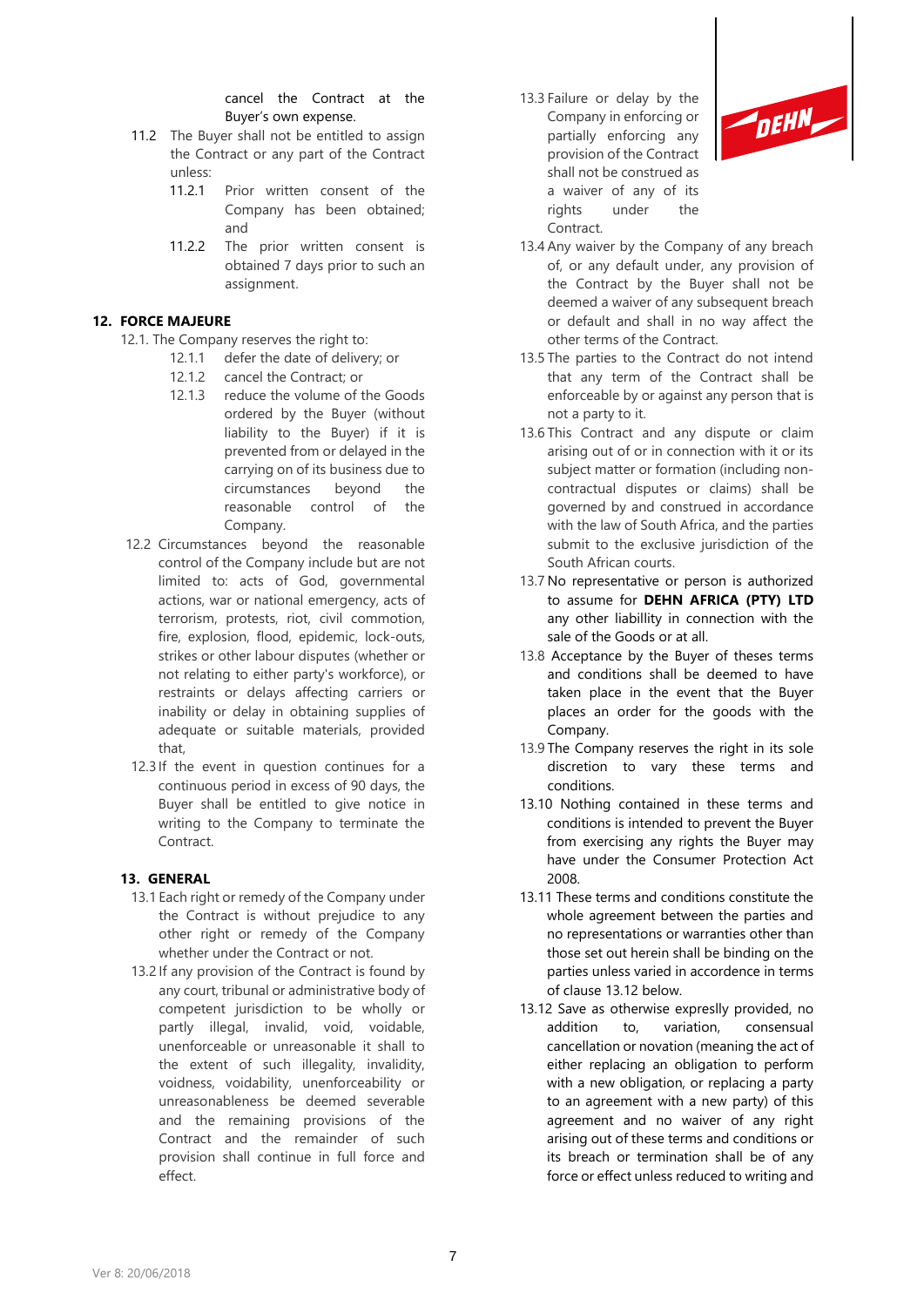signed by or on behalf of the duly authorised representatives of the parties.

### **14. COMMUNICATIONS**

- 14.1 All communications between the parties in relation to the Contract shall be in writing and delivered by hand or sent by registered post or sent by fax or e-mail:
	- 14.1.1 In the case of communications to the Company, all communications should be addressed to the Company's registered office or such changed address as shall be notified to the Buyer by the Company; or
	- 14.1.2 In the case of the communications to the Buyer, all communications shall be addressed to the registered office of the addressee (if it is a company) or to any address of the Buyer as set out in any documentation which forms part of the Contract or such other address as shall be notified to the Company by the Buyer.
- 14.2 Communications shall be deemed to have been received:
	- 14.2.1 if sent by registered post, ten days (excluding Saturdays, Sundays and public holidays) after posting (exclusive of the day of posting); or
- 14.2.2 if delivered by hand, on the day of delivery; or
- 14.2.3 if sent by fax on a working day prior to 16h00 at the time of transmission; or if sent on a working day after 16h00, on the next working day.
- 14.3 The Buyer hereby consents to the despatch or transmission by the Company of all and necessary communivcations in terms of the Electronic Communications and Transactions Act 25 of 2002 or susequently enacted relevant legislation.

#### **15. MANUFACTURER'S WARRANTY**

- 15.1 **DEHN AFRICA (PTY) LTD** warrants the FIRST purchaser of the Goods, that the product/s shall be free of any defects in materials and/or workmanship for a period of 24 months (two years) from the verifiable date of purchase. Such verification shall include a valid proof of purchase by the FIRST retail purchaser. Upon receipt of the Goods the first purchaser is under obligation to check the product for any visible defects.
- 15.2 The waranty is applicable to the Goods if sold and installed in Africa.
- 15.3The warranty shall constitute the sole remedy available under law to the first retail

purchaser for any damage related to, or resulting from, a defective part/or product. The warranty is strictly limited to the repair or replacement of the parts



of this product at the discretion of **DEHN AFRICA (PTY) LTD**

- 15.4.The warranty shall constitute the sole remedy available under law to the first retail purchaser for any relation to, or result from, defective Goods. The warranty is strictly limited to the repair or replacement of the Goods which are found to be defective.
- 15.5 The Warranty does not cover:
	- 15.5.1 Non-defective damage caused by unreasonable use including use not in complete accordace with Goods installation manual; or
	- 15.5.2 Labour charges for the removal or re-installation of replaced Goods, or
	- 15.5.3 Transport costs incurred in transporting the Goods to **DEHN AFRICA (PTY) LTD**; or
	- 15.5.4 Damage caussed by incorrect installation; or
	- 15.5.5 Goods which are installed outdoors and are exposed to the elements; or
	- 15.5.6 Consequential or incidental damage to property or person.

## **16. DISCLOSURE OF INFORMATION**

- 16.1 The Buyer consents that the Company may, to the extent permitted by law, receive or disclose your personal information, documents, detailed call records, credit profile information and/or any other credit information from or to –
	- 16.1.1. any credit providers, credit bureau or credit reporting agencies;
	- 16.1.2. any law enforcement agencies that require the information for the prevention or investigation of criminal activities;
	- 16.1.3. any of the Company's, related entities, suppliers, agents, professional advisors for marketing purposes, subject to the Buyers right to restrict receipt of unwanted marketing material